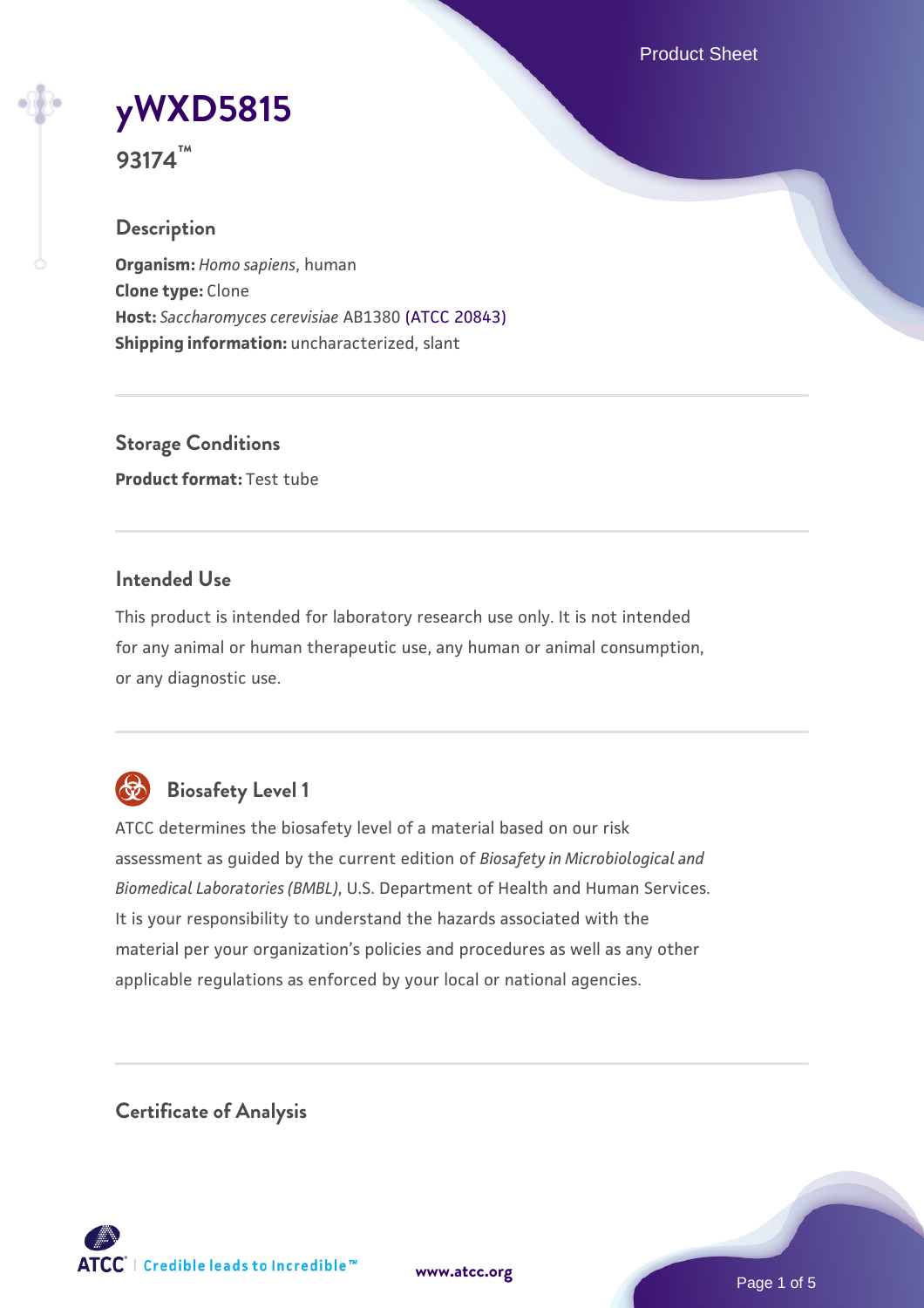## **[yWXD5815](https://www.atcc.org/products/93174)** Product Sheet **93174**

For batch-specific test results, refer to the applicable certificate of analysis that can be found at www.atcc.org.

## **Insert Information**

**Type of DNA:** genomic **Genome:** Homo sapiens **Chromosome:** X X pter-q27.3 **Gene name:** DNA Segment, single copy **Gene product:** DNA Segment, single copy [DXS4759] **Gene symbol:** DXS4759 **Contains complete coding sequence:** Unknown **Insert end:** EcoRI

## **Vector Information**

**Intact vector size:** 11.454 **Vector name:** pYAC4 **Type of vector:** YAC **Host range:** *Saccharomyces cerevisiae*; *Escherichia coli* **Vector information:** other: telomere, 3548-4235 other: telomere, 6012-6699 Cross references: DNA Seq. Acc.: U01086 **Cloning sites:** EcoRI **Markers:** SUP4; HIS3; ampR; URA3; TRP1 **Replicon:** pMB1, 7186-7186; ARS1, 9632-10376

## **Growth Conditions**

**Medium:**  [ATCC Medium 1245: YEPD](https://www.atcc.org/-/media/product-assets/documents/microbial-media-formulations/1/2/4/5/atcc-medium-1245.pdf?rev=705ca55d1b6f490a808a965d5c072196)



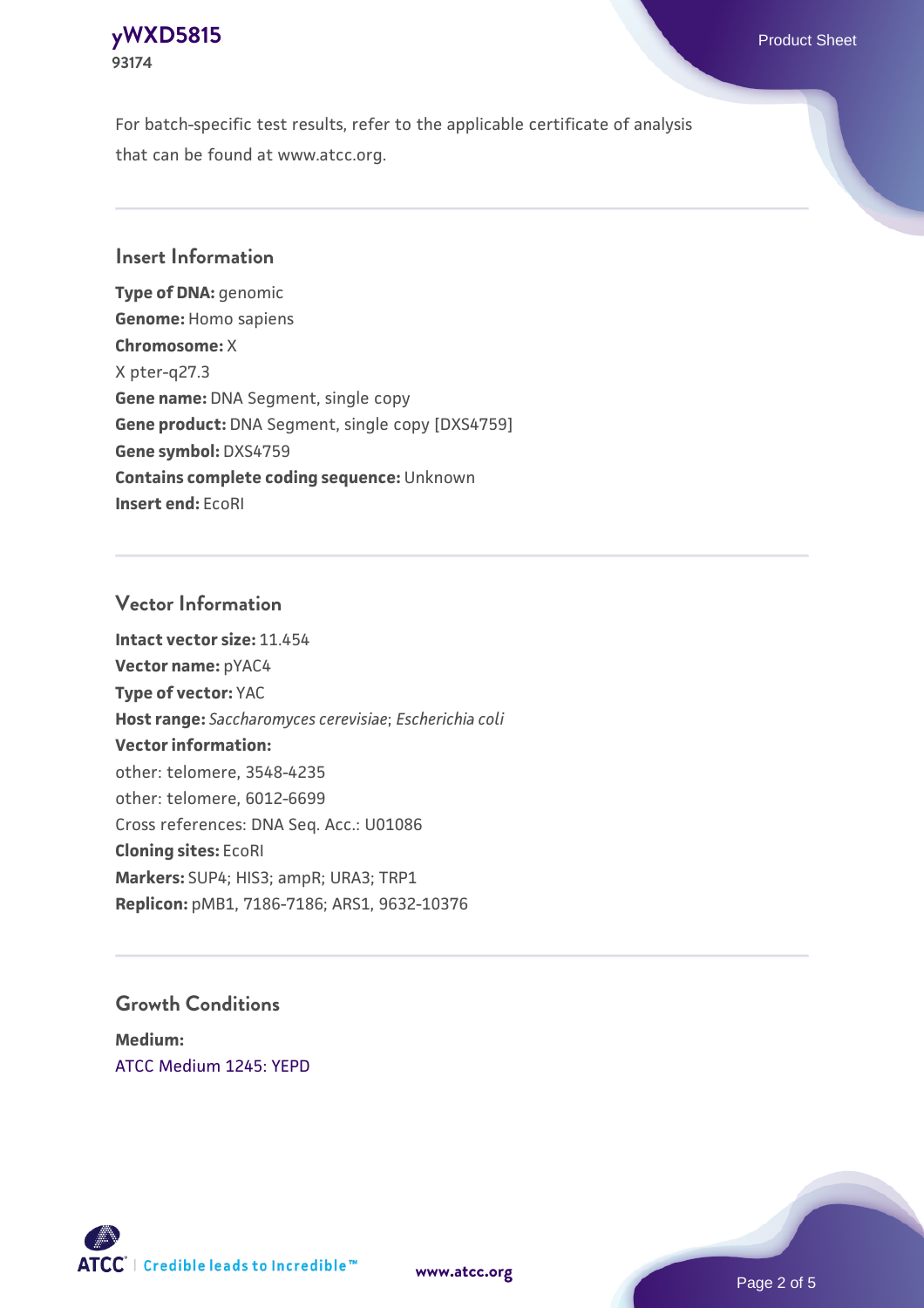#### **[yWXD5815](https://www.atcc.org/products/93174)** Product Sheet **93174**

**Temperature:** 30°C

#### **Notes**

More information may be available from ATCC (http://www.atcc.org or 703- 365-2620).

## **Material Citation**

If use of this material results in a scientific publication, please cite the material in the following manner: yWXD5815 (ATCC 93174)

## **References**

References and other information relating to this material are available at www.atcc.org.

#### **Warranty**

The product is provided 'AS IS' and the viability of ATCC® products is warranted for 30 days from the date of shipment, provided that the customer has stored and handled the product according to the information included on the product information sheet, website, and Certificate of Analysis. For living cultures, ATCC lists the media formulation and reagents that have been found to be effective for the product. While other unspecified media and reagents may also produce satisfactory results, a change in the ATCC and/or depositor-recommended protocols may affect the recovery, growth, and/or function of the product. If an alternative medium formulation or reagent is used, the ATCC warranty for viability is no longer valid. Except as expressly set forth herein, no other warranties of any kind are



**[www.atcc.org](http://www.atcc.org)**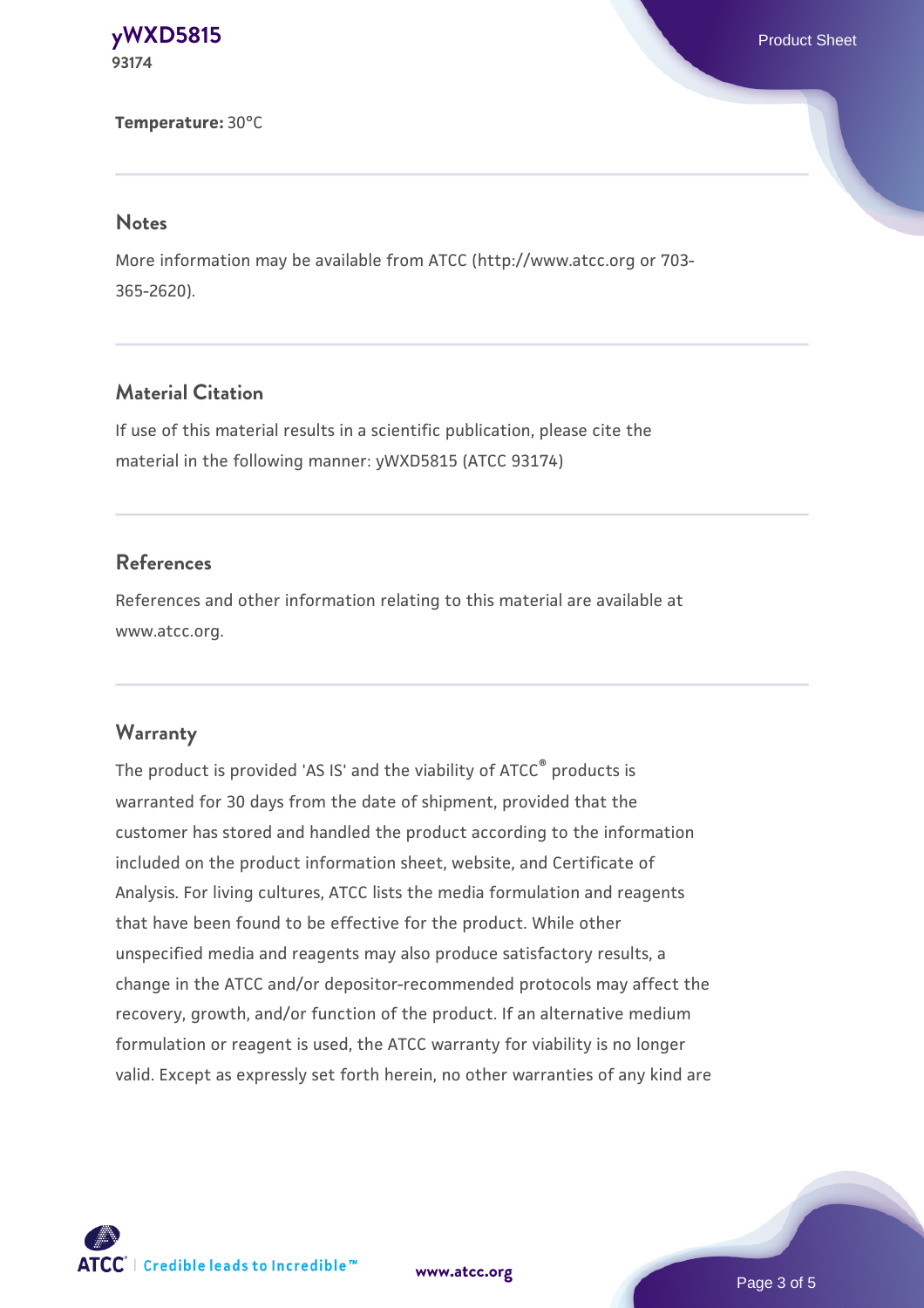### **[yWXD5815](https://www.atcc.org/products/93174)** Product Sheet **93174**

provided, express or implied, including, but not limited to, any implied warranties of merchantability, fitness for a particular purpose, manufacture according to cGMP standards, typicality, safety, accuracy, and/or noninfringement.

## **Disclaimers**

This product is intended for laboratory research use only. It is not intended for any animal or human therapeutic use, any human or animal consumption, or any diagnostic use. Any proposed commercial use is prohibited without a license from ATCC.

While ATCC uses reasonable efforts to include accurate and up-to-date information on this product sheet, ATCC makes no warranties or representations as to its accuracy. Citations from scientific literature and patents are provided for informational purposes only. ATCC does not warrant that such information has been confirmed to be accurate or complete and the customer bears the sole responsibility of confirming the accuracy and completeness of any such information.

This product is sent on the condition that the customer is responsible for and assumes all risk and responsibility in connection with the receipt, handling, storage, disposal, and use of the ATCC product including without limitation taking all appropriate safety and handling precautions to minimize health or environmental risk. As a condition of receiving the material, the customer agrees that any activity undertaken with the ATCC product and any progeny or modifications will be conducted in compliance with all applicable laws, regulations, and guidelines. This product is provided 'AS IS' with no representations or warranties whatsoever except as expressly set forth herein and in no event shall ATCC, its parents, subsidiaries, directors, officers, agents, employees, assigns, successors, and affiliates be liable for indirect, special, incidental, or consequential damages of any kind in connection with or arising out of the customer's use of the product. While reasonable effort is made to ensure authenticity and reliability of materials on deposit, ATCC is not liable for damages arising from the misidentification or misrepresentation of such materials.



**[www.atcc.org](http://www.atcc.org)**